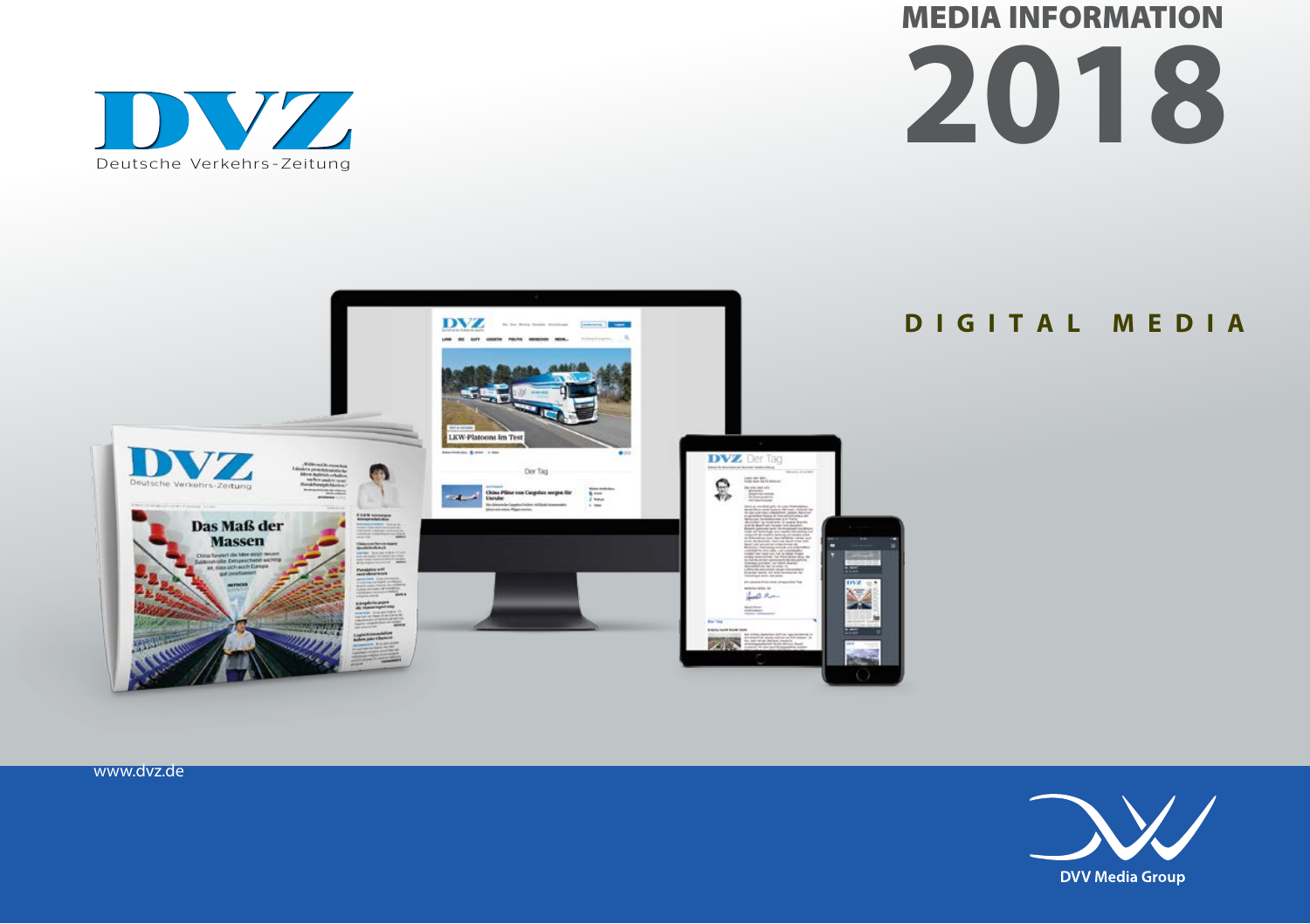## Your publishing partner





**Tilman Kummer** (Advertising Director) Tel.: +49 (0) 40/237 14 175 Mobile: +49 (0) 175/228 01 67 E-mail: tilman.kummer@dvvmedia.com



**Florian Böhm** (Advertising Sales Director) LOWER SAXONY / BREMEN / HAMBURG / SCHLESWIG-HOLSTEIN / BERLIN / BRANDENBURG / MECKLENBURG-VORPOMMERN Tel.: +49 (0) 40/237 14 129 Mobile: +49 (0) 176/1237 14 32 E-mail: florian.boehm@dvvmedia.com



**Patrick Schröter** (Advertising Technology) Tel.: +49 (0) 40/237 14 127 E-mail: patrick.schroeter@dvvmedia.com

E-mail: stephanie.meier@dvvmedia.com

**Stephanie Meier** (Sales Service) Tel.: +49 (0) 40/237 14 124



**Bernard Steel** (Publishing Representative) GREAT BRITAIN/IRELAND Tel.: +44/144 44 14 293 E-mail: bernard.steel@dvvmedia.com

**Matthew Weidner** USA/CANADA  $Tel: +1/610/48 66 525$ E-mail: mtw@weidcom.com



**Oliver Schulte** (Publishing Representative) NORTH-RHINE WESTPHALIA Tel.: +49 (0) 201/47 95 09 32 Mobile: +49 (0) 172/188 08 07 E-mail: oliver.schulte@dvvmedia.com



**Gerald Ulbricht** (Publishing Representative) HESSE/ RHINELAND-PALATINATE / SAARLAND / THURINGIA / SAXONY / SAXONY-ANHALT Tel.: +49 (0) 6195/976 97 34 Mobile: +49 (0) 170/385 95 73 E-mail: gerald.ulbricht.extern@dvvmedia.com



**Frank Hegele** (Publishing Representative) BADEN-WÜRTTEMBERG / BAVARIA / SWITZERLAND Tel.: +49 (0) 77 77/26 80 284 Mobile: +49 (0) 172/188 08 05 E-mail: frank.hegele@dvvmedia.com



**Martin Sellner** (Publishing Representative) AUSTRIA / ITALY / SLOVENIA **MEDIA \* SELL**

Mobile: +43/699/14 04 51 55 E-mail: martin.sellner.extern@dvvmedia.com

### **Content <sup>10</sup>**

Online Rates List **13** "DVZ Der Tag" **14**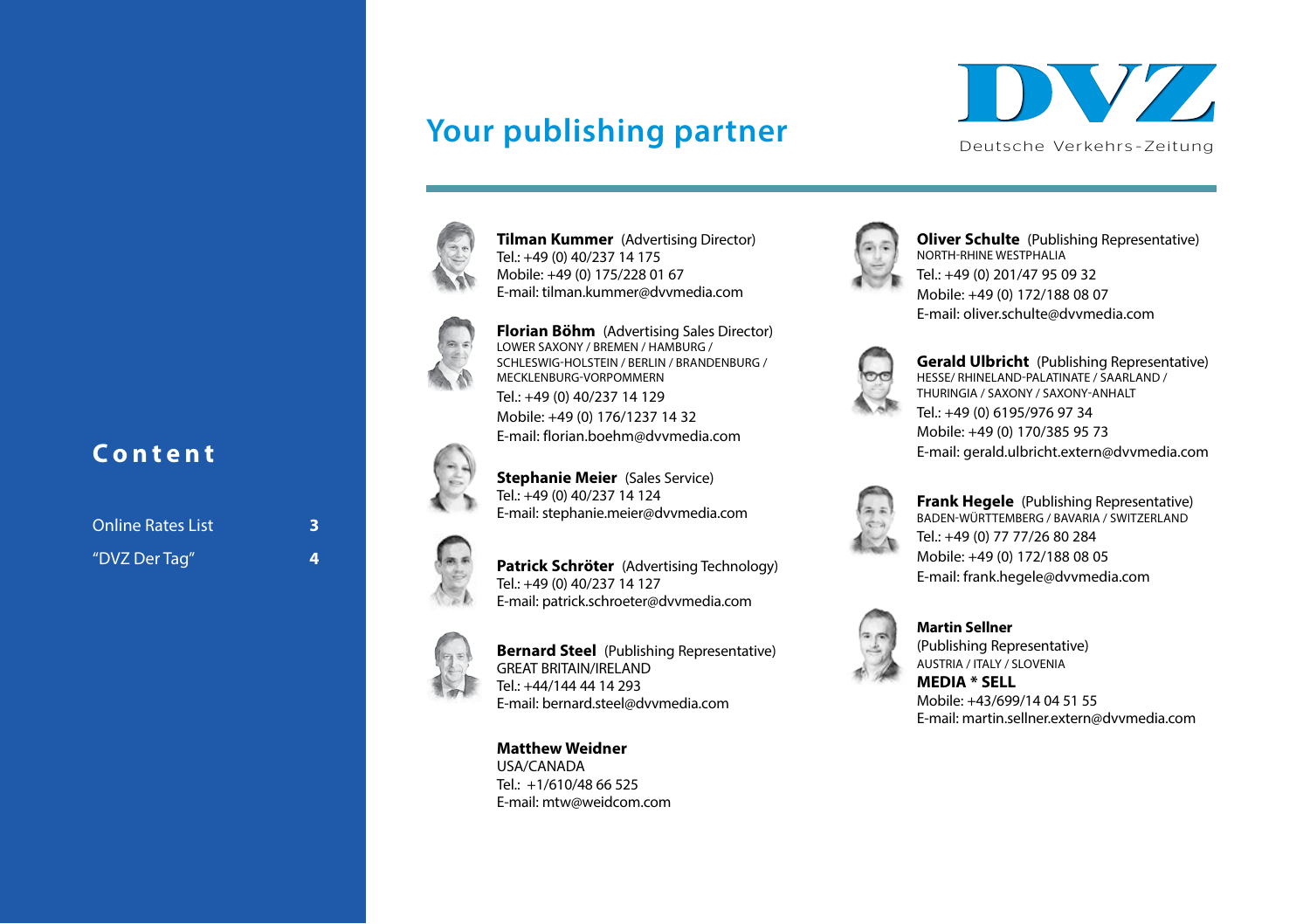## **Online Rates List No. 58**

effective from 01.01.2018

- **1 Web address (URL):** www.dvz.de
- **2 Profile in brief:** The whole world of DVZ only differently! As reliable as the newspaper but more up to date, straight from the DVZ newsdesk. Information from logistics and transport for the digital reader. Supplemented with useful links, access to DVZ print editions and other publishing offers.
- **3 Target group:** Decision-makers from logistics, transport and traffic
- **4 Contact:** Tel.: +49 (0) 40/2 37 14-127
- **5 Access control:** IVW
- **6 Hits:** Visits 156.161 Page impressions 332.377 per month, yearly average (October 2016 – September 2017)
- **7 Data supply/Deadlines:** At least 3 working days before material is due to be published, by e-mail to: **anzeigentechnik@dvz.de**
- **8 Technical data:**

**File format:** as an image file (.jpg, .png, .gif) or HTML5-file. We also accept JavaScript tags from third parties.

**File size:** Ensure that the file size is less than 100 KB, and animations should not exceed a length of 15 seconds.

**9 External AdServer:** DoubleClick for Publishers

The details of the technical conditions for linking and click counting, detailed information of the formats for desktop-pc , tablet and mobile etc. please refer to our fact sheet on www.dvz.de/online



*Further options available upon request*

**11 Discounts:**

| <b>Ad-Impressions</b> | Frequency | <b>Discount</b> |
|-----------------------|-----------|-----------------|
| 75,000                |           | 5 %             |
| 125,000               |           | 10%             |
| 175,000               | 12        | 15 %            |
| 225,000               | 24        | 20 %            |
| 375,000               | 48        | 25 %            |

*or in accordance with DVZ completion (linking isn't possible)*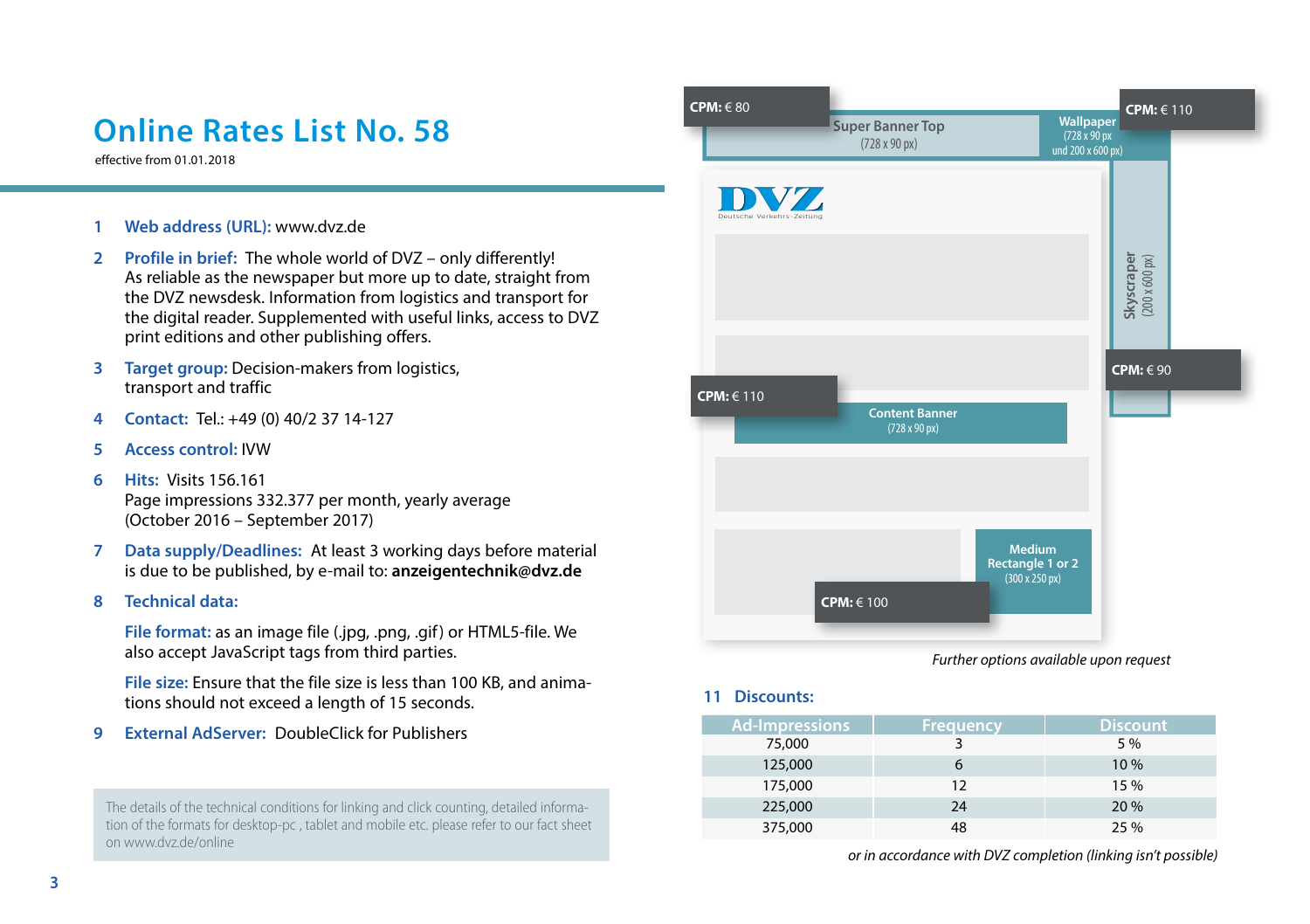# **Daily Advertising in "DVZ Der Tag"**

effective from 01.01.2018

- **1 Frequency:** "DVZ Der Tag" is the daily medium which informs you on the latest news from the transport and logistics industry every morning by e-mail. From Monday to Friday, our editorin-chief personally addresses DVZ subscribers. Additional special newsletters depending on current events/news.
- **2 Reach:** 10,000 recipients total
- **3 Discounts:**

| <b>Number</b> | <b>Discount</b> |                                                             |
|---------------|-----------------|-------------------------------------------------------------|
| 3 weeks       | 5 %             | or according to DVZ completion<br>(Linkage is not possible) |
| 6 weeks       | 10%             |                                                             |
| 12 weeks      | 15%             |                                                             |

- **2 Advertisement deadline:** Thursday of the previous week
- **3 Data supply:** Weekdays before publication up to 2.00 pm: anzeigentechnik@dvz.de A daily change of the advertising materials is possible.
- **4 Contact:** Tel: +49 (0)40 /237 14- 127
- **5 Advertising formats:**

### **Skyscraper: 120 x 600 px**

Placement: under the protrait Data format: JPG or GIF (animated), file size: maximum 150 KB Price: EUR 3,000/week

### **Banner: 570 x 100 px**

Placement: before or between the reports Data format: JPG or GIF (animated), file size: maximum 150 KB Banner 1: EUR 3,000/week Banner 2: EUR 2,500/week

### **Medium-Rectangle: 275 x 250 px**

Placement: at the bottom Data format: JPG or GIF (animated), file size: maximum 150 KB Price: EUR 1,500/week

### **Textlink**

Placement after the second report Data format: 4 lines à 75 characters Price: EUR 2,000/week